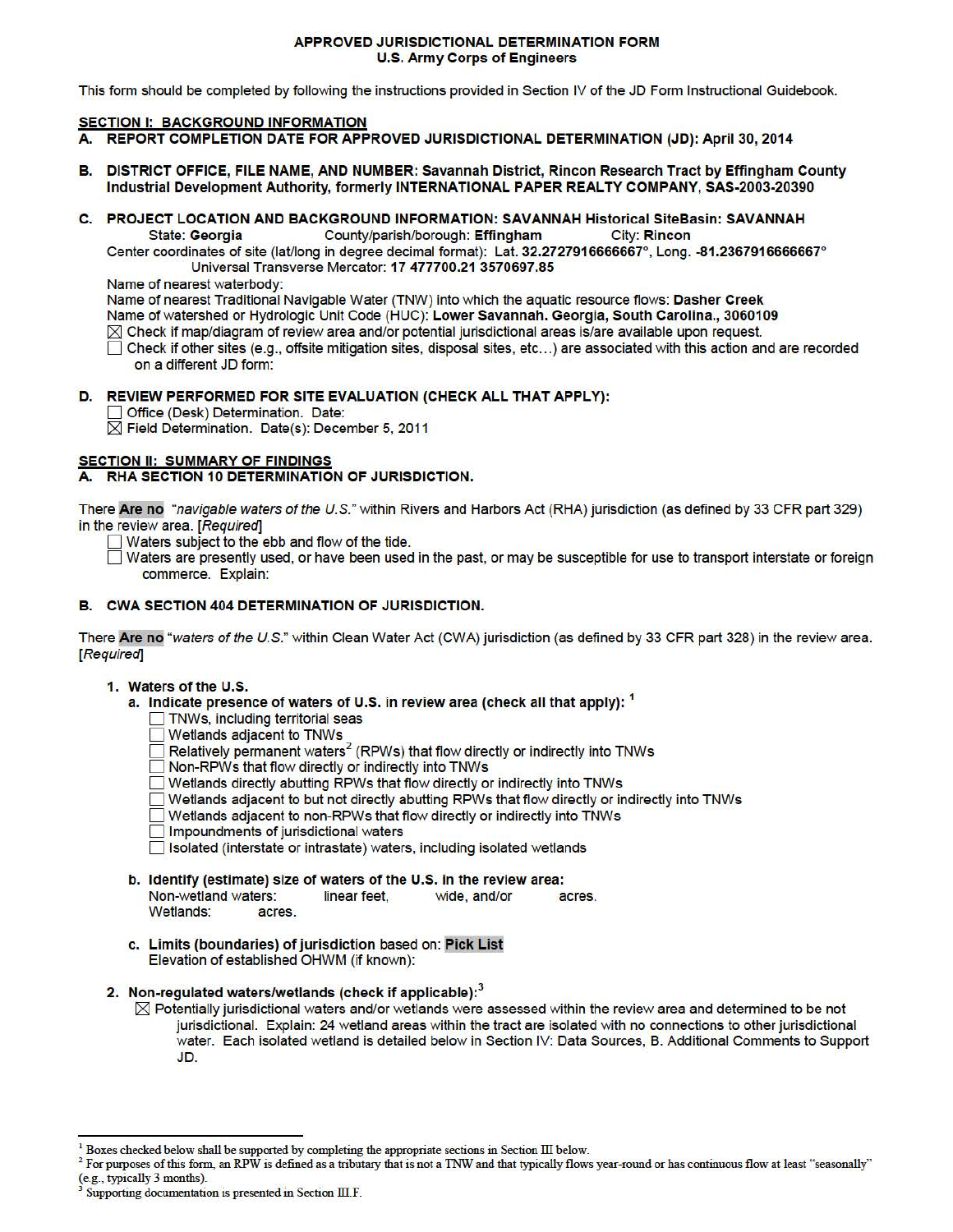## **SECTION III: CWA ANALYSIS**

#### A. TNWs AND WETLANDS ADJACENT TO TNWs

The agencies will assert jurisdiction over TNWs and wetlands adjacent to TNWs. If the aquatic resource is a TNW, complete Section 111.A.1 and Section 111.D.1. only; if the aquatic resource is a wetland adjacent to a TNW, complete Sections 111.A.1 and 2 and Section 111.D.1.; otherwise, see Section 111.B below.

#### **1. TNW**

Identify TNW:

Summarize rationale supporting determination:

#### 2. Wetland adjacent to TNW

Summarize rationale supporting conclusion that wetland is "adjacent":

#### B. CHARACTERISTICS OF TRIBUTARY (THAT IS NOT A TNW) AND ITS ADJACENT WETLANDS (IF ANY):

This section summarizes information regarding characteristics of the tributary and its adjacent wetlands, if any, and it helps determine whether or not the standards for jurisdiction established under Rapanos have been met.

The agencies will assert jurisdiction over non-navigable tributaries of TNWs where the tributaries are "relatively permanent waters" (RPWs), i.e. tributaries that typically flow year-round or have continuous flow at least seasonally (e.g., typically 3 months). A wetland that directly abuts an RPW is also jurisdictional. If the aquatic resource is not a TNW, but has year-round (perennial) flow, skip to Section 111.D.2. If the aquatic resource is a wetland directly abutting a tributary with perennial flow, skip to Section 111.D.4.

A wetland that is adjacent to but that does not directly abut an RPW requires a significant nexus evaluation. Corps districts and EPA regions will include in the record any available information that documents the existence of a significant nexus between a relatively permanent tributary that is not perennial (and its adjacent wetlands if any) and a traditional navigable water, even though a significant nexus finding is not required as a matter of law.

If the waterbody<sup>4</sup> is not an RPW, or a wetland directly abutting an RPW, a JD will require additional data to determine if the waterbody has a significant nexus with a TNW. If the tributary has adjacent wetlands, the significant nexus evaluation must consider the tributary in combination with all of its adjacent wetlands. This significant nexus evaluation that combines, for analytical purposes, the tributary and all of its adjacent wetlands is used whether the review area identified in the JD request is the tributary, or its adjacent wetlands, or both. If the JD covers a tributary with adjacent wetlands, complete Section 111.B.1 for the tributary, Section 111.B.2 for any onsite wetlands, and Section 111.B.3 for all wetlands adjacent to that tributary, both onsite and offsite. The determination whether a significant nexus exists is determined in Section 111.C below.

- 1. Characteristics of non-TNWs that flow directly or indirectly into TNW
	- (i) General Area Conditions:<br>4. Watershed size: Pick List Watershed size: Drainage area: **Pick List** Average annual rainfall: inches Average annual snowfall: inches
	- (ii) Physical Characteristics:
		- (a) Relationship with TNW: Tributary flows directly into TNW. D Tributary flows through Pick List tributaries before entering TNW.

Project waters are Pick List river miles from TNW. Project waters are Pick List river miles from RPW. Project waters are Pick List aerial (straight) miles from TNW. Project waters are Pick List aerial (straight) miles from RPW. Project waters cross or serve as state boundaries. Explain:

Identify flow route to  $TNW<sup>5</sup>$ : Tributary stream order, if known:

<sup>&</sup>lt;sup>4</sup> Note that the Instructional Guidebook contains additional information regarding swales, ditches, washes, and erosional features generally and in the arid West.

*<sup>5</sup>* Flow route can be described by identifying, e.g., tributary a, which flows through the review area, to flow into tributary b, which then flows into 1NW.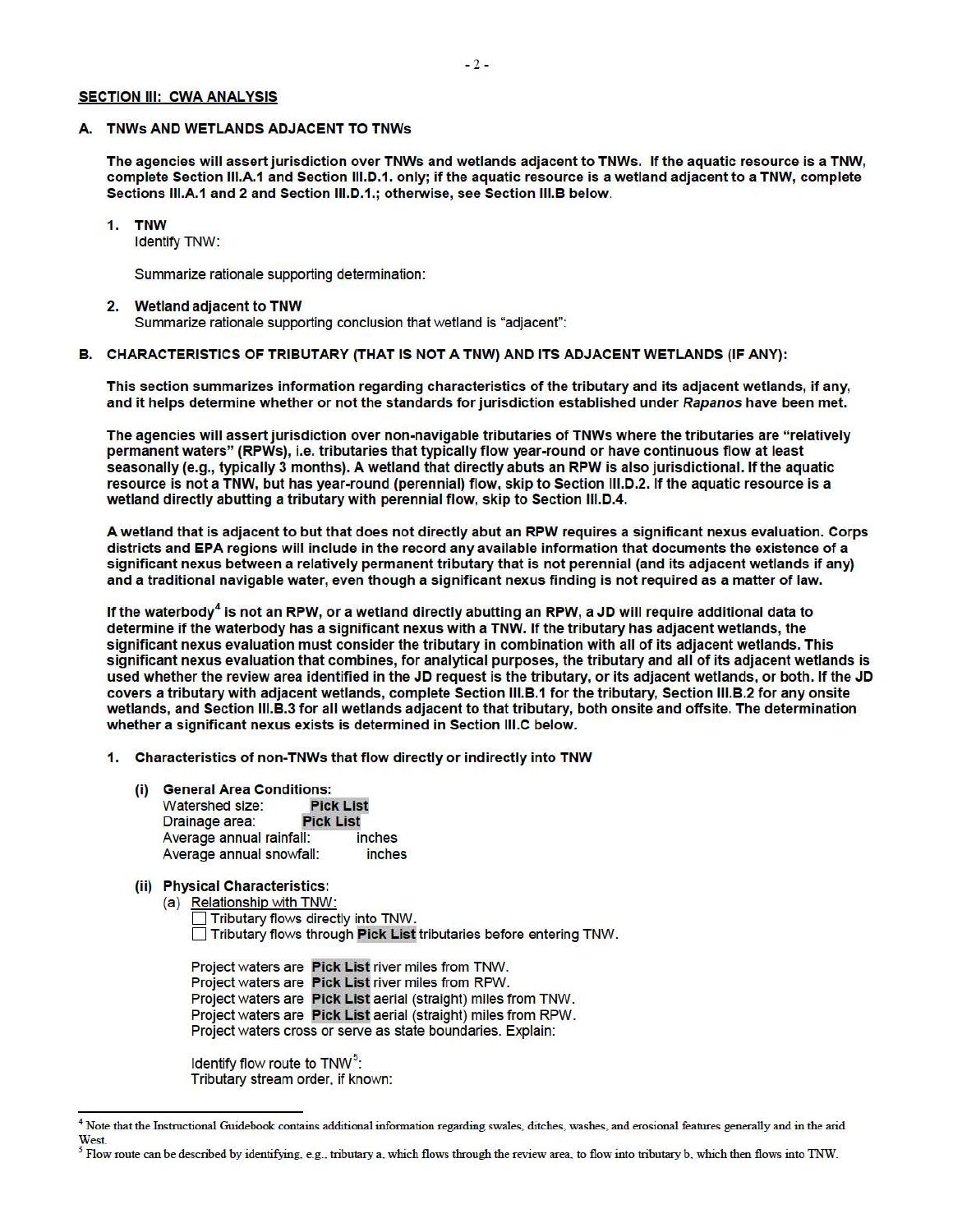|         |  | (b) General Tributary Characteristics (check all that apply):<br>Tributary is:<br>Natural<br>Artificial (man-made). Explain:<br>Manipulated (man-altered). Explain:                                                                                                                                                                                                                                                                                                                                                                                                                                                                                       |
|---------|--|-----------------------------------------------------------------------------------------------------------------------------------------------------------------------------------------------------------------------------------------------------------------------------------------------------------------------------------------------------------------------------------------------------------------------------------------------------------------------------------------------------------------------------------------------------------------------------------------------------------------------------------------------------------|
|         |  | Tributary properties with respect to top of bank (estimate):<br>Average width:<br>feet<br>Average depth:<br>feet<br>Average side slopes: Pick List.                                                                                                                                                                                                                                                                                                                                                                                                                                                                                                       |
|         |  | Primary tributary substrate composition (check all that apply):<br><b>Silts</b><br><b>Sands</b><br>Concrete<br>Cobbles<br>Gravel<br><b>Muck</b><br>Vegetation. Type/% cover:<br><b>Bedrock</b><br>Other. Explain:                                                                                                                                                                                                                                                                                                                                                                                                                                         |
|         |  | Tributary condition/stability [e.g., highly eroding, sloughing banks]. Explain:<br>Presence of run/riffle/pool complexes. Explain:<br><b>Tributary geometry: Pick List</b><br>Tributary gradient (approximate average slope):<br>$\%$                                                                                                                                                                                                                                                                                                                                                                                                                     |
|         |  | $(c)$ Flow:<br><b>Tributary provides for: Pick List</b><br>Estimate average number of flow events in review area/year: Pick List<br>Describe flow regime:<br>Other information on duration and volume:                                                                                                                                                                                                                                                                                                                                                                                                                                                    |
|         |  | Surface flow is: Pick List. Characteristics:                                                                                                                                                                                                                                                                                                                                                                                                                                                                                                                                                                                                              |
|         |  | Subsurface flow: Pick List. Explain findings:<br>Dye (or other) test performed:                                                                                                                                                                                                                                                                                                                                                                                                                                                                                                                                                                           |
|         |  | Tributary has (check all that apply):<br><b>Bed and banks</b><br>OHWM <sup>6</sup> (check all indicators that apply):<br>$\Box$ clear, natural line impressed on the bank $\Box$<br>the presence of litter and debris<br>destruction of terrestrial vegetation<br>changes in the character of soil<br>shelving<br>the presence of wrack line<br>vegetation matted down, bent, or absent Sediment sorting<br>leaf litter disturbed or washed away<br><b>scour</b><br>sediment deposition<br>multiple observed or predicted flow events<br>water staining<br>abrupt change in plant community<br>other (list):<br>Discontinuous OHWM. <sup>7</sup> Explain: |
|         |  | If factors other than the OHWM were used to determine lateral extent of CWA jurisdiction (check all that                                                                                                                                                                                                                                                                                                                                                                                                                                                                                                                                                  |
| apply): |  | High Tide Line indicated by:<br>Mean High Water Mark indicated by:<br>oil or scum line along shore objects<br>survey to available datum;<br>fine shell or debris deposits (foreshore)<br>physical markings;<br>physical markings/characteristics<br>vegetation lines/changes in vegetation types.<br>tidal gauges<br>other (list):                                                                                                                                                                                                                                                                                                                        |
|         |  | (iii) Chemical Characteristics:<br>Characterize tributary (e.g., water color is clear, discolored, oily film; water quality; general watershed<br>characteristics, etc.). Explain:<br>Identify specific pollutants, if known:                                                                                                                                                                                                                                                                                                                                                                                                                             |
|         |  | (iv) Biological Characteristics. Channel supports (check all that apply):<br>Riparian corridor. Characteristics (type, average width):                                                                                                                                                                                                                                                                                                                                                                                                                                                                                                                    |

<sup>&</sup>lt;sup>6</sup>A natural or man-made discontinuity in the OHWM does not necessarily sever jurisdiction (e.g., where the stream temporarily flows underground, or where<br>the OHWM has been removed by development or agricultural practices) regime (e.g., flow over a rock outcrop or through a culvert), the agencies will look for indicators of flow above and below the break.<br><sup>7</sup>Ibid.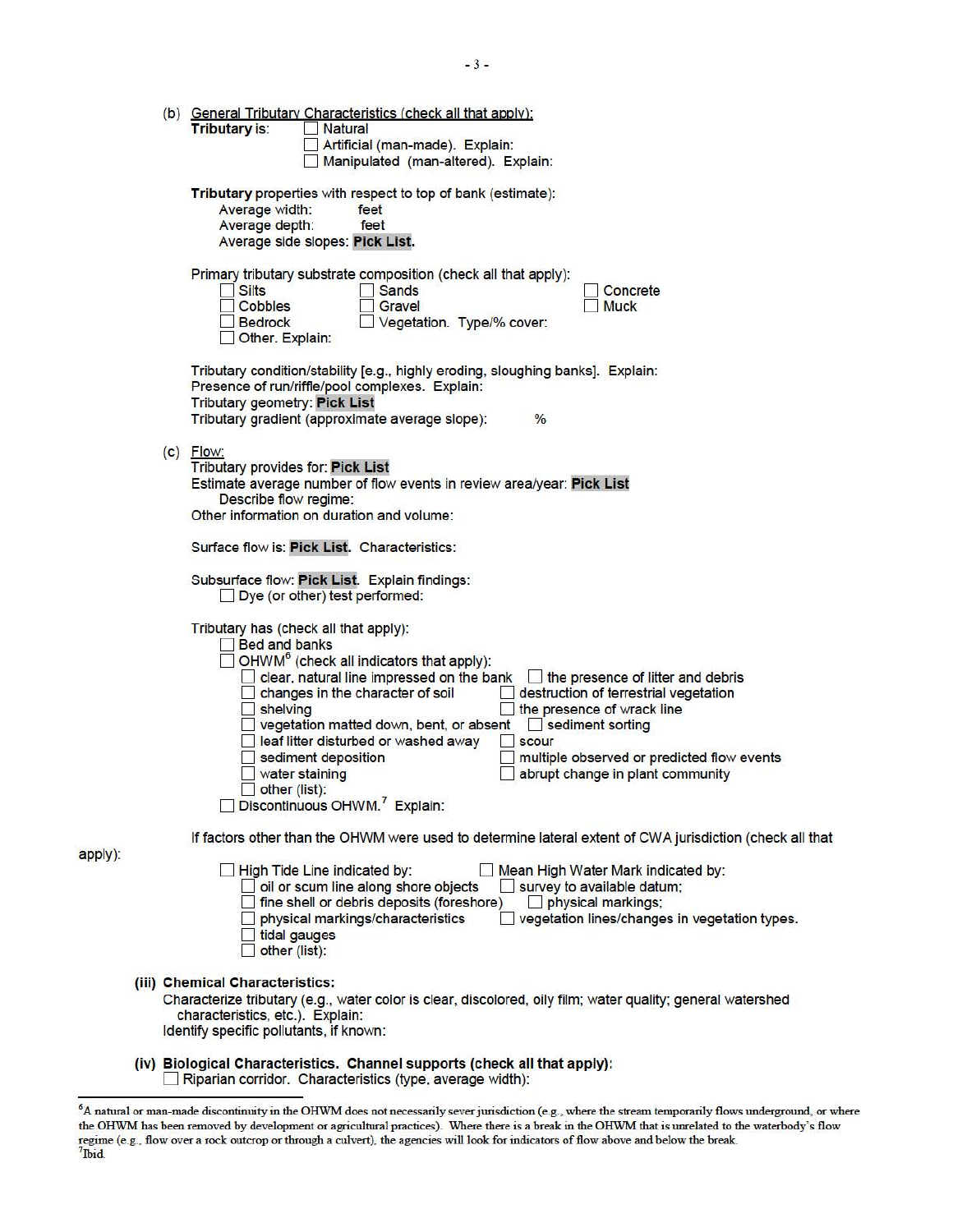D Wetland fringe. Characteristics:

 $\Box$  Habitat for:

- **Federally Listed species. Explain findings:**
- Fish/spawn areas. Explain findings:
- Other environmentally-sensitive species. Explain findings:
- D Aquatic/wildlife diversity. Explain findings:
- 2. Characteristics of wetlands adjacent to non-TNW that flow directly or indirectly into TNW
	- (i) Physical Characteristics:
		- (a) General Wetland Characteristics: Properties: Wetland size: acres Wetland type. Explain: Wetland quality. Explain: Project wetlands cross or serve as state boundaries. Explain:
		- (b) General Flow Relationship with Non-TNW: Flow is: Pick List. Explain:

Surface flow is: Pick List Characteristics:

Subsurface flow: Pick List. Explain findings:  $\Box$  Dye (or other) test performed:

(c) Wetland Adjacency Determination with Non-TNW:

 $\Box$  Directly abutting

- $\Box$  Not directly abutting
	- Discrete wetland hydrologic connection. Explain:
	- **Ecological connection. Explain:**
	- Separated by berm/barrier. Explain:

# (d) Proximity (Relationship) to TNW

Project wetlands are Pick List river miles from TNW. Project waters are Pick List aerial (straight) miles from TNW. Flow is from: Pick List. Estimate approximate location of wetland as within the Pick List floodplain.

(ii) Chemical Characteristics:

Characterize wetland system (e.g., water color is clear, brown, oil film on surface; water quality; general watershed characteristics; etc.). Explain: Identify specific pollutants, if known:

#### (iii) Biological Characteristics. Wetland supports (check all that apply):

- D Riparian buffer. Characteristics (type, average width):
- Vegetation type/percent cover. Explain:

**Habitat for:** 

- **Pederally Listed species. Explain findings:**
- Fish/spawn areas. Explain findings:
- Other environmentally-sensitive species. Explain findings:
- D Aquatic/wildlife diversity. Explain findings:

#### 3. Characteristics of all wetlands adjacent to the tributary (if any)

All wetland(s) being considered in the cumulative analysis: Pick List

Approximately acres in total are being considered in the cumulative analysis.

For each wetland, specify the following:

| Directly abuts? (Y/N) | Size (in acres) | Directly abuts? (Y/N) | Size (in acres) |
|-----------------------|-----------------|-----------------------|-----------------|
|-----------------------|-----------------|-----------------------|-----------------|

Summarize overall biological, chemical and physical functions being performed: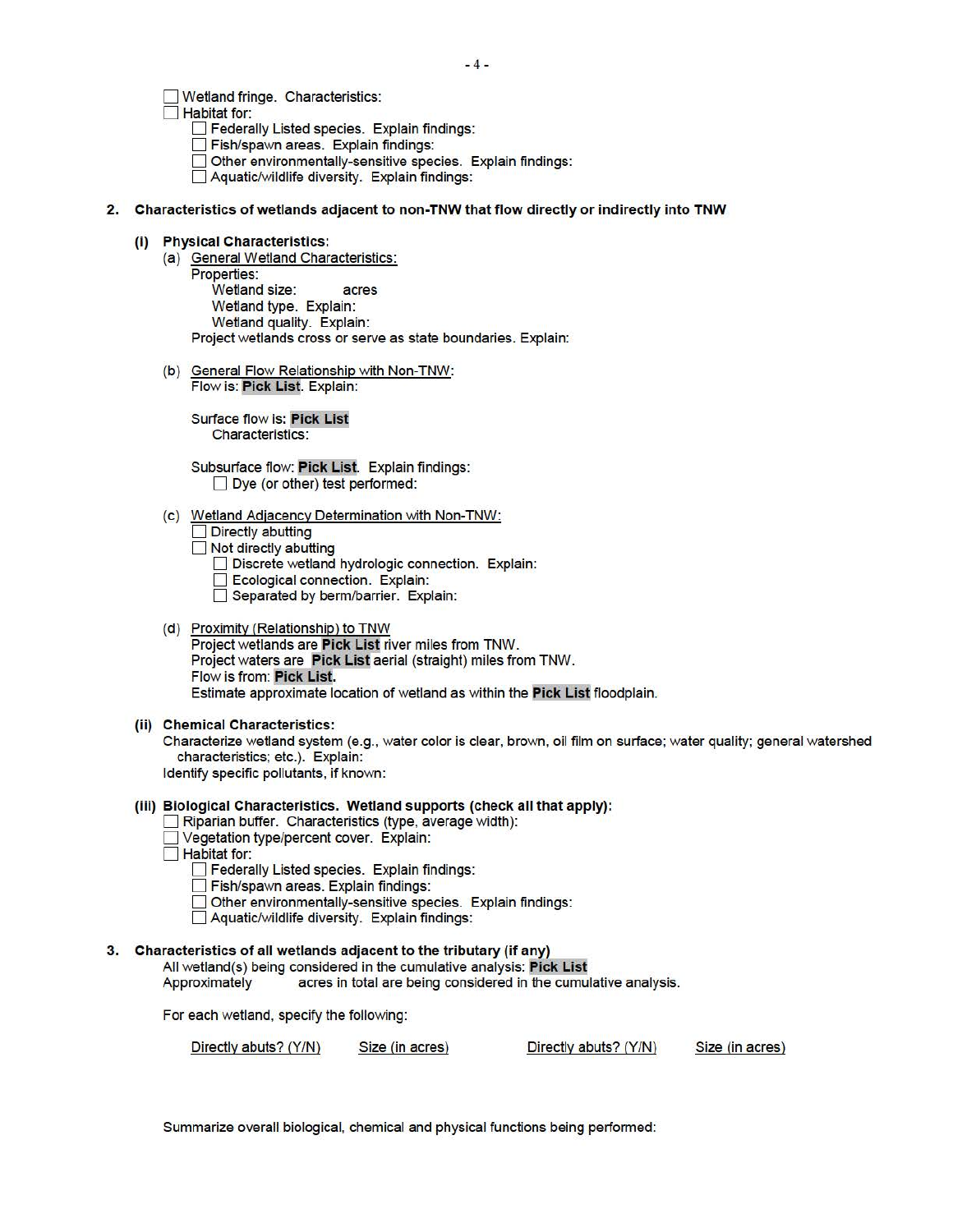#### **C. SIGNIFICANT NEXUS DETERMINATION**

 **A significant nexus analysis will assess the flow characteristics and functions of the tributary itself and the tributary, in combination with all of its adjacent wetlands, has more than a speculative or insubstantial effect on the chemical, physical and/or biological integrity of a TNW. Considerations when evaluating significant nexus include, but are not limited to the volume, duration, and frequency of the flow of water in the tributary and its proximity to a TNW, and the functions performed by the tributary and all its adjacent wetlands. It is not appropriate**  of a floodplain is not solely determinative of significant nexus. **functions performed by any wetlands adjacent to the tributary to determine if they significantly affect the chemical, physical, and biological integrity of a TNW. For each of the following situations, a significant nexus exists if the to determine significant nexus based solely on any specific threshold of distance (e.g. between a tributary and its adjacent wetland or between a tributary and the TNW). Similarly, the fact an adjacent wetland lies within or outside** 

#### Draw connections between the features documented and the effects on the TNW, as identified in the *Rapanos* **Guidance and discussed in the Instructional Guidebook. Factors to consider include, for example:**

- waters to TNWs, or to reduce the amount of pollutants or flood waters reaching a TNW? Does the tributary, in combination with its adjacent wetlands (if any), have the capacity to carry pollutants or flood
- fish and other species, such as feeding, nesting, spawning, or rearing young for species that are present in the TNW? Does the tributary, in combination with its adjacent wetlands (if any), provide habitat and lifecycle support functions for
- Does the tributary, in combination with its adjacent wetlands (if any), have the capacity to transfer nutrients and organic carbon that support downstream foodwebs?
- • Does the tributary, in combination with its adjacent wetlands (if any), have other relationships to the physical, chemical, or biological integrity of the TNW?

#### **Note: the above list of considerations is not inclusive and other functions observed or known to occur should be documented below:**

- **1. Significant nexus findings for non-RPW that has no adjacent wetlands and flows directly or indirectly into TNWs.** Explain findings of presence or absence of significant nexus below, based on the tributary itself, then go to Section III.D:
- combination with all of its adjacent wetlands, then go to Section III.D: **2. Significant nexus findings for non-RPW and its adjacent wetlands, where the non-RPW flows directly or indirectly into TNWs.** Explain findings of presence or absence of significant nexus below, based on the tributary in
- findings of presence or absence of significant nexus below, based on the tributary in combination with all of its adjacent **3. Significant nexus findings for wetlands adjacent to an RPW but that do not directly abut the RPW.** Explain wetlands, then go to Section III.D:

## **D. DETERMINATIONS OF JURISDICTIONAL FINDINGS. THE SUBJECT WATERS/WETLANDS ARE (CHECK ALL THAT APPLY):**

**1. TNWs and Adjacent Wetlands.** Check all that apply and provide size estimates in review area:<br>
TNWs: linear feet. wide. Or acres. linear feet. wide, Or acres. □ Wetlands adjacent to TNWs: acres.

## **2. RPWs that flow directly or indirectly into TNWs.**

- Tributaries of TNWs where tributaries typically flow year-round are jurisdictional. Provide data and rationale indicating that tributary is perennial:
- Tributaries of TNW where tributaries have continuous flow "seasonally" (e.g., typically three months each year) are jurisdictional. Data supporting this conclusion is provided at Section III.B. Provide rationale indicating that tributary flows seasonally:

Provide estimates for jurisdictional waters in the review area (check all that apply):

 Tributary waters: linear feet wide.

Other non-wetland waters: acres.

Identify type(s) of waters:

#### **3. Non-RPWs8 that flow directly or indirectly into TNWs.**

 $\Box$  Waterbody that is not a TNW or an RPW, but flows directly or indirectly into a TNW, and it has a significant nexus with a TNW is jurisdictional. Data supporting this conclusion is provided at Section III.C.

Provide estimates for jurisdictional waters within the review area (check all that apply):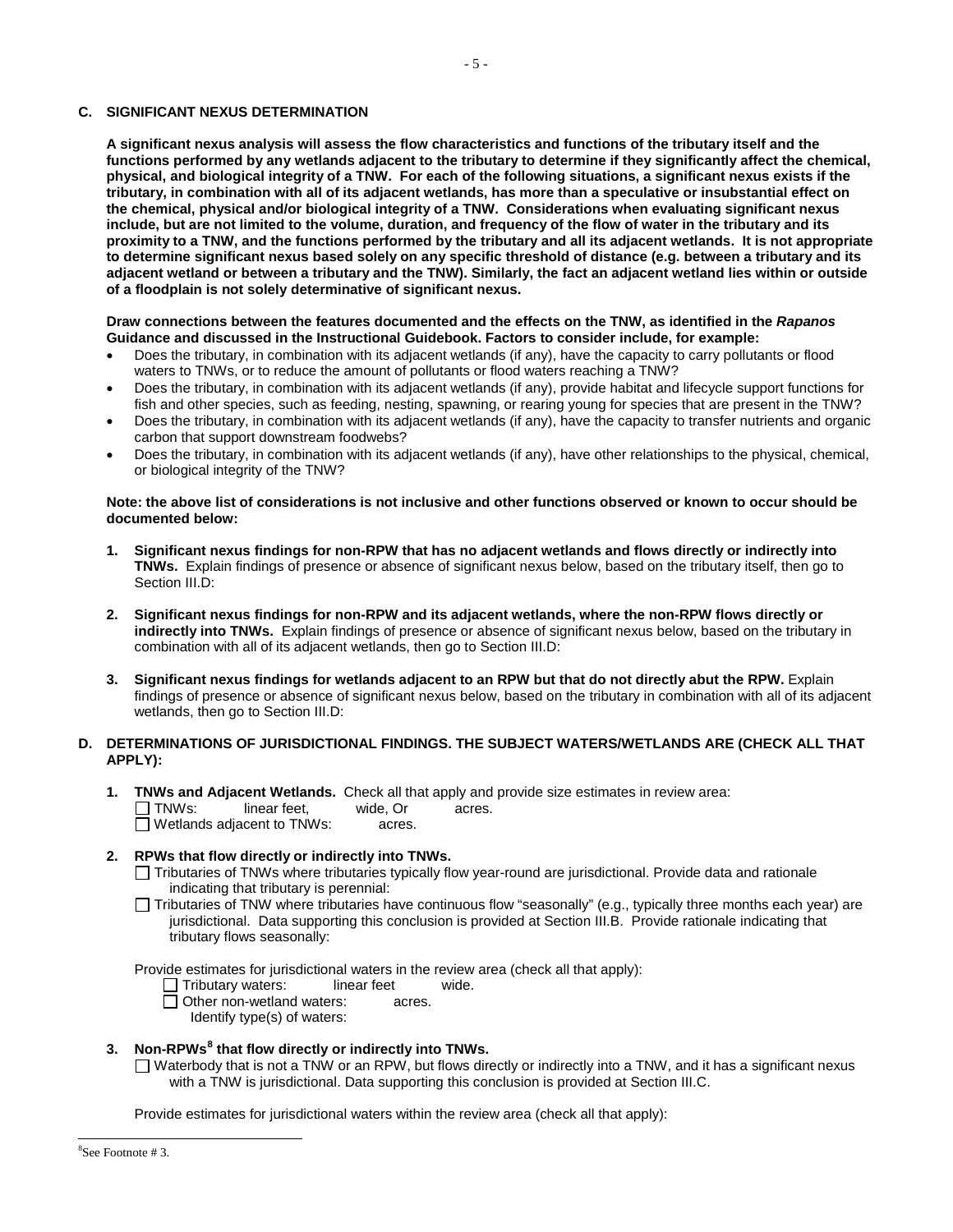$\Box$  Tributary waters: linear feet, wide. □ Other non-wetland waters: acres.

Identify type(s) of waters:

## **4. Wetlands directly abutting an RPW that flow directly or indirectly into TNWs.**

 $\Box$  Wetlands directly abut RPW and thus are jurisdictional as adjacent wetlands.

- $\Box$  Wetlands directly abutting an RPW where tributaries typically flow year-round. Provide data and rationale indicating that tributary is perennial in Section III.D.2, above. Provide rationale indicating that wetland is directly abutting an RPW:
- Wetlands directly abutting an RPW where tributaries typically flow "seasonally." Provide data indicating that tributary is seasonal in Section III.B and rationale in Section III.D.2, above. Provide rationale indicating that wetland is directly abutting an RPW:

 Provide acreage estimates for jurisdictional wetlands in the review area: acres.

#### **5. Wetlands adjacent to but not directly abutting an RPW that flow directly or indirectly into TNWs.**

 $\Box$  Wetlands that do not directly abut an RPW, but when considered in combination with the tributary to which they are adjacent and with similarly situated adjacent wetlands, have a significant nexus with a TNW are jurisidictional. Data supporting this conclusion is provided at Section III.C.

 Provide acreage estimates for jurisdictional wetlands in the review area: acres.

**6. Wetlands adjacent to non-RPWs that flow directly or indirectly into TNWs.** 

 $\Box$  Wetlands adjacent to such waters, and have when considered in combination with the tributary to which they are adjacent and with similarly situated adjacent wetlands, have a significant nexus with a TNW are jurisdictional. Data supporting this conclusion is provided at Section III.C.

Provide estimates for jurisdictional wetlands in the review area: acres.

# **7. Impoundments of jurisdictional waters. 9**

As a general rule, the impoundment of a jurisdictional tributary remains jurisdictional.

 $\Box$  Demonstrate that impoundment was created from "waters of the U.S.," or

 $\Box$  Demonstrate that water meets the criteria for one of the categories presented above (1-6), or

Demonstrate that water is isolated with a nexus to commerce (see  $E$  below).

### **E. ISOLATED [INTERSTATE OR INTRA-STATE] WATERS, INCLUDING ISOLATED WETLANDS, THE USE, DEGRADATION OR DESTRUCTION OF WHICH COULD AFFECT INTERSTATE COMMERCE, INCLUDING ANY SUCH WATERS (CHECK ALL THAT APPLY):<sup>10</sup>**

 $\Box$  which are or could be used by interstate or foreign travelers for recreational or other purposes.

- $\Box$ from which fish or shellfish are or could be taken and sold in interstate or foreign commerce.
- which are or could be used for industrial purposes by industries in interstate commerce.
- Interstate isolated waters. Explain:
- Other factors. Explain:

#### **Identify water body and summarize rationale supporting determination:**

Provide estimates for jurisdictional waters in the review area (check all that apply):

- $\Box$  Tributary waters: linear feet, wide.
	- Other non-wetland waters: acres.
- Identify type(s) of waters:
- Wetlands: acres.

j

# **F. NON-JURISDICTIONAL WATERS, INCLUDING WETLANDS (CHECK ALL THAT APPLY):**

 $\Box$  If potential wetlands were assessed within the review area, these areas did not meet the criteria in the 1987 Corps of Engineers Wetland Delineation Manual and/or appropriate Regional Supplements.

 $\boxtimes$  Review area included isolated waters with no substantial nexus to interstate (or foreign) commerce.

 $\boxtimes$  Prior to the Jan 2001 Supreme Court decision in "*SWANCC*," the review area would have been regulated based solely on the "Migratory Bird Rule" (MBR).

<sup>&</sup>lt;sup>9</sup> To complete the analysis refer to the key in Section III.D.6 of the Instructional Guidebook.

<sup>&</sup>lt;sup>10</sup> Prior to asserting or declining CWA jurisdiction based solely on this category, Corps Districts will elevate the action to Corps and EPA HQ for  **review consistent with the process described in the Corps/EPA** *Memorandum Regarding CWA Act Jurisdiction Following Rapanos.*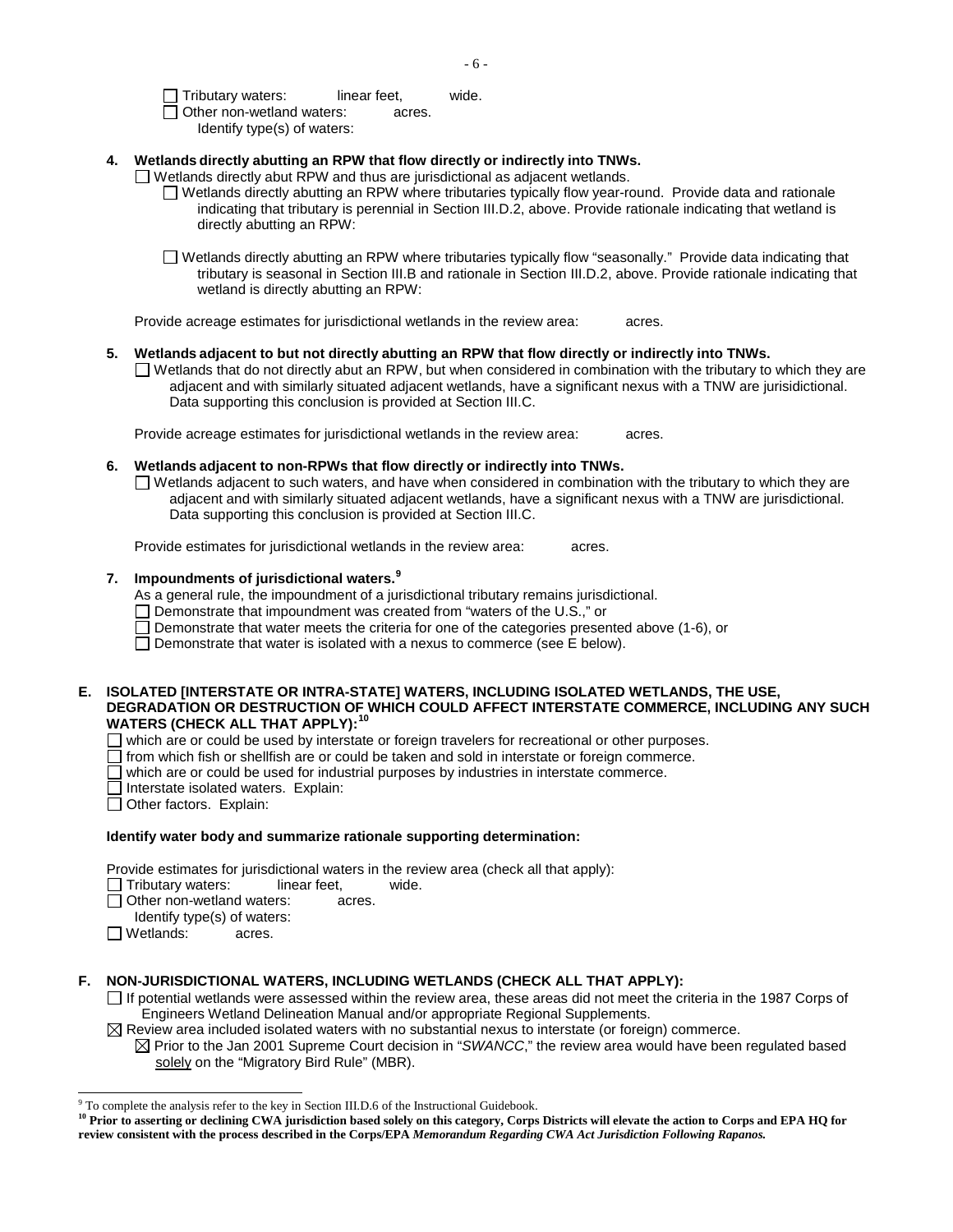Waters do not meet the "Significant Nexus" standard, where such a finding is required for jurisdiction. Explain:  $\Box$  Other: (explain, if not covered above):

 the MBR factors (i.e., presence of migratory birds, presence of endangered species, use of water for irrigated agriculture), Provide acreage estimates for non-jurisdictional waters in the review area, where the sole potential basis of jurisdiction is using best professional judgment (check all that apply):<br>  $\Box$  Non-wetland waters (i.e., rivers, streams): linear feet.

 $\Box$  Non-wetland waters (i.e., rivers, streams): linear feet, wide.

□ Lakes/ponds: acres.<br>□ Other non-wetland waters:

acres. List type of aquatic resource:

Wetlands: **27.04** acres.

Provide acreage estimates for non-jurisdictional waters in the review area that do not meet the "Significant Nexus" standard, where such a finding is required for jurisdiction (check all that apply):<br>  $\Box$  Non-wetland waters (i.e., rivers, streams): linear feet,

- Non-wetland waters (i.e., rivers, streams): linear feet, wide.
- Lakes/ponds: acres.
- Other non-wetland waters: acres. List type of aquatic resource:
- □ Wetlands: acres.

## **SECTION IV: DATA SOURCES.**

- where checked and requested, appropriately reference sources below): **A. SUPPORTING DATA. Data reviewed for JD (check all that apply -** checked items shall be included in case file and,
	- Maps, plans, plots or plat submitted by or on behalf of the applicant/consultant:
	- ⊠ Data sheets prepared/submitted by or on behalf of the applicant/consultant.
		- $\boxtimes$  Office concurs with data sheets/delineation report.
			- Office does not concur with data sheets/delineation report.
	- $\Box$  Data sheets prepared by the Corps:
	- $\Box$  Corps navigable waters' study:
	- □ U.S. Geological Survey Hydrologic Atlas:
		- USGS NHD data.
		- $\Box$  USGS 8 and 12 digit HUC maps.
	- U.S. Geological Survey map(s). Cite scale & quad name: **1:24K; GA-RINCON**
	- USDA Natural Resources Conservation Service Soil Survey. Citation: Effingham County
	- $\boxtimes$  National wetlands inventory map(s). Cite name: Meldrim, Port Wentworth, Rincon, & Springfield Quadrangles
	- State/Local wetland inventory map(s):  $\Box$
	-
	- $\overline{\boxtimes}$  FEMA/FIRM maps:<br> $\Box$  100-year Floodplain Elevation is: (National Geodectic Vertical Datum of 1929)
		- Photographs: ⊠ Aerial (Name & Date): 2010 NRCS True Color, Effingham County
			- or  $\Box$  Other (Name & Date):
	- Previous determination(s). File no. and date of response letter: SAS-200320390, May 19, 2005 ⊠
	- Applicable/supporting case law:
	- Applicable/supporting scientific literature:
	- $\Box$  Other information (please specify):

#### **B. ADDITIONAL COMMENTS TO SUPPORT JD:**

 Isolated Wetland 5B – The 0.25-acre non-jurisdictional isolated wetland is not located within the 100 year floodplain (32.2637, -81.2353). The wetland is located approximately 244 feet from the nearest jurisdictional water, and approximately 4.9 miles from the nearest TNW. The uplands surrounding the isolated wetland are approximately one to two feet higher in elevation than the surface elevation of the isolated wetland. The soils in the uplands surrounding the isolated wetland are mapped Mascotte, Leefield, and Pelham Complex, and would not be considered permeable enough to provide for subsurface flow between the isolated wetland and other waters. This wetland area was previously verified as isolated by the USACE, Savannah District, in a letter dated May 19, 2005 (USACE Project No. SAS-2003-20390).

Isolated Wetland 5C – The 0.96-acre non-jurisdictional isolated wetland is not located within the 100 year floodplain (32.2643, -81.2337). The wetland is located approximately 343 feet from the nearest jurisdictional water, and approximately 4.9 miles from the nearest TNW. The uplands surrounding the isolated wetland are approximately one to two feet higher in elevation than the surface elevation of the isolated wetland. The soils in the uplands surrounding the isolated wetland are mapped Pelham and Leefield Complex, and would not be considered permeable enough to provide for subsurface flow between the isolated wetland and other waters. This wetland area was previously verified as isolated by the USACE, Savannah District, in a letter dated May 19, 2005 (USACE Project No. SAS-2003-20390).

Isolated Wetland 5D - The 0.29-acre non-jurisdictional isolated wetland is not located within the 100 year floodplain (32.2673, -81.2361). The wetland is located approximately 708 feet from the nearest jurisdictional water, and approximately 5.0 miles from the nearest TNW. The uplands surrounding the isolated wetland are approximately one to two feet higher in elevation than the surface elevation of the isolated wetland. The soils in the uplands surrounding the isolated wetland are mapped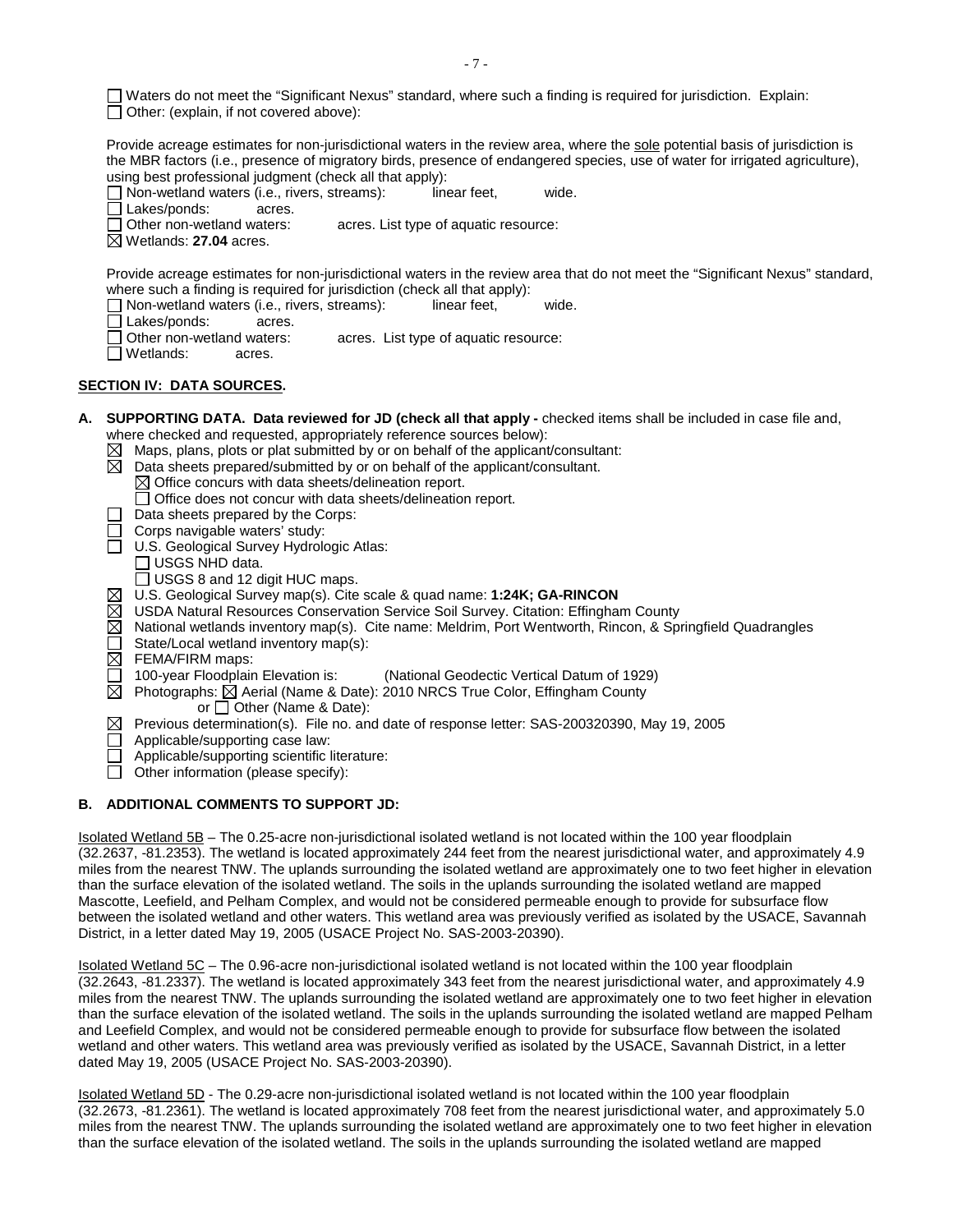and other waters. This wetland area was previously verified as isolated by the USACE, Savannah District, in a letter dated Mascotte Complex, and would not be considered permeable enough to provide for subsurface flow between the isolated wetland May 19, 2005 (USACE Project No. SAS-2003-20390).

 Isolated Wetland 5E - The 3.26-acre non-jurisdictional isolated wetland is not located within the 100 year floodplain and other waters. This wetland area was previously verified as isolated by the USACE, Savannah District, in a letter dated (32.2689, -81.2368). The wetland is located approximately 933 feet from the nearest jurisdictional water, and approximately 5.0 miles from the nearest TNW. The uplands surrounding the isolated wetland are approximately one to two feet higher in elevation than the surface elevation of the isolated wetland. The soils in the uplands surrounding the isolated wetland are mapped Mascotte Complex, and would not be considered permeable enough to provide for subsurface flow between the isolated wetland May 19, 2005 (USACE Project No. SAS-2003-20390).

Isolated Wetland 4Y - The 1.01-acre non-jurisdictional isolated wetland is not located within the 100 year floodplain (32.2673, -81.2361). The wetland is located approximately 205 feet from the nearest jurisdictional water, and approximately 5.3 miles from the nearest TNW. The uplands surrounding the isolated wetland are approximately one to two feet higher in elevation than the surface elevation of the isolated wetland. The soils in the uplands surrounding the isolated wetland are mapped Rigdon Complex, and would not be considered permeable enough to provide for subsurface flow between the isolated wetland and other waters. This wetland area was previously verified as isolated by the USACE, Savannah District, in a letter dated May 19, 2005 (USACE Project No. SAS-2003-20390).

Isolated Wetland 5G - The 5.83-acre non-jurisdictional isolated wetland is not located within the 100 year floodplain (32.2665, -81.2413). The wetland is located approximately 560 feet from the nearest jurisdictional water, and approximately 5.3 miles from the nearest TNW. The uplands surrounding the isolated wetland are approximately one to two feet higher in elevation than the surface elevation of the isolated wetland. The soils in the uplands surrounding the isolated wetland are mapped Pickney and Rigdon Complex, and would not be considered permeable enough to provide for subsurface flow between the isolated wetland and other waters. This wetland area was previously verified as isolated by the USACE, Savannah District, in a letter dated May 19, 2005 (USACE Project No. SAS-2003-20390).

Isolated Wetland 5F - The 0.19-acre non-jurisdictional isolated wetland is not located within the 100 year floodplain (32.2685, -81.2411). The wetland is located approximately 482 feet from the nearest jurisdictional water, and approximately 5.3 miles from the nearest TNW. The uplands surrounding the isolated wetland are approximately one to two feet higher in elevation than the surface elevation of the isolated wetland. The soils in the uplands surrounding the isolated wetland are mapped Pickney and Rigdon Complex, and would not be considered permeable enough to provide for subsurface flow between the isolated wetland and other waters. This wetland area was previously verified as isolated by the USACE, Savannah District, in a letter dated May 19, 2005 (USACE Project No. SAS-2003-20390).

 Isolated Wetland 5A - The 0.48-acre non-jurisdictional isolated wetland is not located within the 100 year floodplain (32.2566, -81.2427). The wetland is located approximately 338 feet from the nearest jurisdictional water, and approximately 5.3 miles from the nearest TNW. The uplands surrounding the isolated wetland are approximately one to two feet higher in elevation than the surface elevation of the isolated wetland. The soils in the uplands surrounding the isolated wetland are mapped Mascotte and Rigdon Complex, and would not be considered permeable enough to provide for subsurface flow between the isolated wetland and other waters. This wetland area was previously verified as isolated by the USACE, Savannah District, in a letter dated May 19, 2005 (USACE Project No. SAS-2003-20390).

 Isolated Wetland 4V - The 1.25-acre non-jurisdictional isolated wetland is not located within the 100 year floodplain (32.2624, -81.2488). The wetland is located approximately 641 feet from the nearest jurisdictional water, and approximately 5.7 miles from the nearest TNW. The uplands surrounding the isolated wetland are approximately one to two feet higher in elevation than the surface elevation of the isolated wetland. The soils in the uplands surrounding the isolated wetland are mapped Ridgebury Complex, and would not be considered permeable enough to provide for subsurface flow between the isolated wetland and other waters. This wetland area was previously verified as isolated by the USACE, Savannah District, in a letter dated May 19, 2005 (USACE Project No. SAS-2003-20390).

Isolated Wetland 4W - The 0.71-acre non-jurisdictional isolated wetland is not located within the 100 year floodplain (32.2613, -81.2469). The wetland is located approximately 1,061 feet from the nearest jurisdictional water, and approximately 5.6 miles from the nearest TNW. The uplands surrounding the isolated wetland are approximately one to two feet higher in elevation than the surface elevation of the isolated wetland. The soils in the uplands surrounding the isolated wetland are mapped Ridgebury Complex, and would not be considered permeable enough to provide for subsurface flow between the isolated wetland and other waters. This wetland area was previously verified as isolated by the USACE, Savannah District, in a letter dated May 19, 2005 (USACE Project No. SAS-2003-20390).

 Isolated Wetland 4L - The 1.19-acre non-jurisdictional isolated wetland is not located within the 100 year floodplain (32.2534, -81.2527). The wetland is located approximately 688 feet from the nearest jurisdictional water, and approximately 5.9 miles from the nearest TNW. The uplands surrounding the isolated wetland are approximately one to two feet higher in elevation than the surface elevation of the isolated wetland. The soils in the uplands surrounding the isolated wetland are mapped Pelham and Mascotte Complex, and would not be considered permeable enough to provide for subsurface flow between the isolated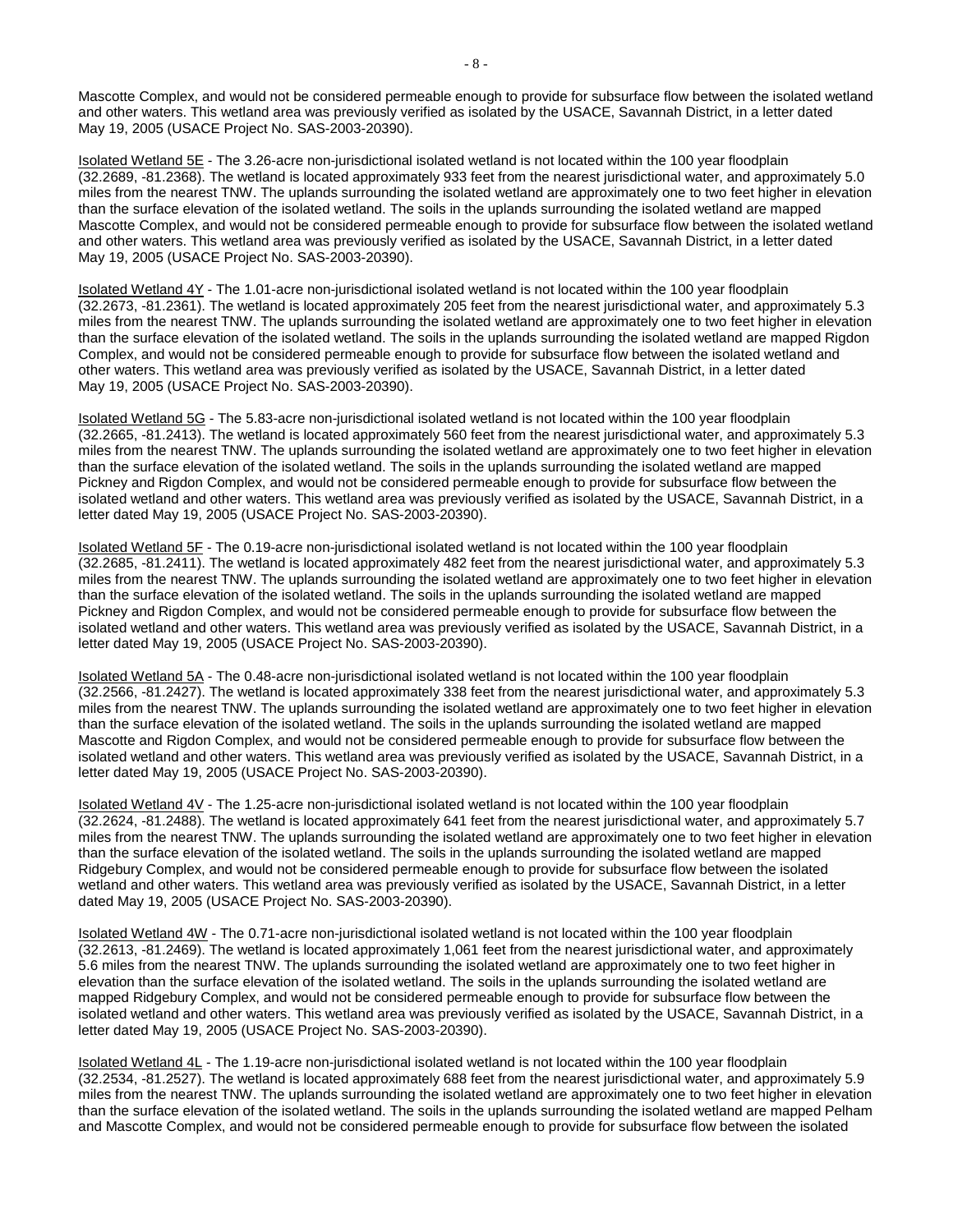wetland and other waters. This wetland area was previously verified as isolated by the USACE, Savannah District, in a letter dated May 19, 2005 (USACE Project No. SAS-2003-20390).

 Isolated Wetland 4M - The 0.50-acre non-jurisdictional isolated wetland is not located within the 100 year floodplain (32.2543, -81.2516). The wetland is located approximately 726 feet from the nearest jurisdictional water, and approximately 5.8 and other waters. This wetland area was previously verified as isolated by the USACE, Savannah District, in a letter dated miles from the nearest TNW. The uplands surrounding the isolated wetland are approximately one to two feet higher in elevation than the surface elevation of the isolated wetland. The soils in the uplands surrounding the isolated wetland are mapped Mascotte Complex, and would not be considered permeable enough to provide for subsurface flow between the isolated wetland May 19, 2005 (USACE Project No. SAS-2003-20390).

 Isolated Wetland 4Q - The 0.86-acre non-jurisdictional isolated wetland is not located within the 100 year floodplain (32.2577, -81.2532). The wetland is located approximately 1,015 feet from the nearest jurisdictional water, and approximately 5.9 miles from the nearest TNW. The uplands surrounding the isolated wetland are approximately one to two feet higher in elevation than the surface elevation of the isolated wetland. The soils in the uplands surrounding the isolated wetland are mapped Leon and Mascotte Complex, and would not be considered permeable enough to provide for subsurface flow between the isolated wetland and other waters. This wetland area was previously verified as isolated by the USACE, Savannah District, in a letter dated May 19, 2005 (USACE Project No. SAS-2003-20390).

 Isolated Wetland 4R - The 0.43-acre non-jurisdictional isolated wetland is not located within the 100 year floodplain (32.2579, -81.2568). The wetland is located approximately 520 feet from the nearest jurisdictional water, and approximately 6.2 miles from the nearest TNW. The uplands surrounding the isolated wetland are approximately one to two feet higher in elevation than the surface elevation of the isolated wetland. The soils in the uplands surrounding the isolated wetland are mapped Mascotte and Leon Complex, and would not be considered permeable enough to provide for subsurface flow between the isolated wetland and other waters. This wetland area was previously verified as isolated by the USACE, Savannah District, in a letter dated May 19, 2005 (USACE Project No. SAS-2003-20390).

 Isolated Wetland 4K – The 0.44-acre non-jurisdictional isolated wetland is not located within the 100 year floodplain (32.2548, -81.2633). The wetland is located approximately 709 feet from the nearest jurisdictional water, and approximately 6.5 miles from the nearest TNW. The uplands surrounding the isolated wetland are approximately one to two feet higher in elevation than the surface elevation of the isolated wetland. The soils in the uplands surrounding the isolated wetland are mapped Mascotte and Pelham Complex, and would not be considered permeable enough to provide for subsurface flow between the isolated wetland and other waters. This wetland area was previously verified as isolated by the USACE, Savannah District, in a letter dated May 19, 2005 (USACE Project No. SAS-2003-20390).

 Isolated Wetland 4J - The 1.19-acre non-jurisdictional isolated wetland is not located within the 100 year floodplain (32.2542, -81.2648). The wetland is located approximately 543 feet from the nearest jurisdictional water, and approximately 6.6 miles from the nearest TNW. The uplands surrounding the isolated wetland are approximately one to two feet higher in elevation than the surface elevation of the isolated wetland. The soils in the uplands surrounding the isolated wetland are mapped Pelham and Mascotte Complex, and would not be considered permeable enough to provide for subsurface flow between the isolated wetland and other waters. This wetland area was previously verified as isolated by the USACE, Savannah District, in a letter dated May 19, 2005 (USACE Project No. SAS-2003-20390).

Isolated Wetland 4F - The 0.72-acre non-jurisdictional isolated wetland is not located within the 100 year floodplain <u>Isolated Wetland 4F -</u> The 0.72-acre non-jurisdictional isolated wetland is not located within the 100 year floodplain<br>(32.2534, -81.2657). The wetland is located approximately 346 feet from the nearest jurisdictional wat miles from the nearest TNW. The uplands surrounding the isolated wetland are approximately one to two feet higher in elevation than the surface elevation of the isolated wetland. The soils in the uplands surrounding the isolated wetland are mapped Mascotte and Pelham Complex, and would not be considered permeable enough to provide for subsurface flow between the isolated wetland and other waters. This wetland area was previously verified as isolated by the USACE, Savannah District, in a letter dated May 19, 2005 (USACE Project No. SAS-2003-20390).

Isolated Wetland 4G - The 1.14-acre non-jurisdictional isolated wetland is not located within the 100 year floodplain (32.2517, -81.2645). The wetland is located approximately 517 feet from the nearest jurisdictional water, and approximately 6.6 Mascotte Complex, and would not be considered permeable enough to provide for subsurface flow between the isolated wetland and other waters. This wetland area was previously verified as isolated by the USACE, Savannah District, in a letter dated miles from the nearest TNW. The uplands surrounding the isolated wetland are approximately one to two feet higher in elevation than the surface elevation of the isolated wetland. The soils in the uplands surrounding the isolated wetland are mapped May 19, 2005 (USACE Project No. SAS-2003-20390).

 Isolated Wetland 4H - The 1.55-acre non-jurisdictional isolated wetland is not located within the 100 year floodplain (32.2503, -81.2647). The wetland is located approximately 695 feet from the nearest jurisdictional water, and approximately 6.7 and other waters. This wetland area was previously verified as isolated by the USACE, Savannah District, in a letter dated miles from the nearest TNW. The uplands surrounding the isolated wetland are approximately one to two feet higher in elevation than the surface elevation of the isolated wetland. The soils in the uplands surrounding the isolated wetland are mapped Mascotte Complex, and would not be considered permeable enough to provide for subsurface flow between the isolated wetland May 19, 2005 (USACE Project No. SAS-2003-20390).